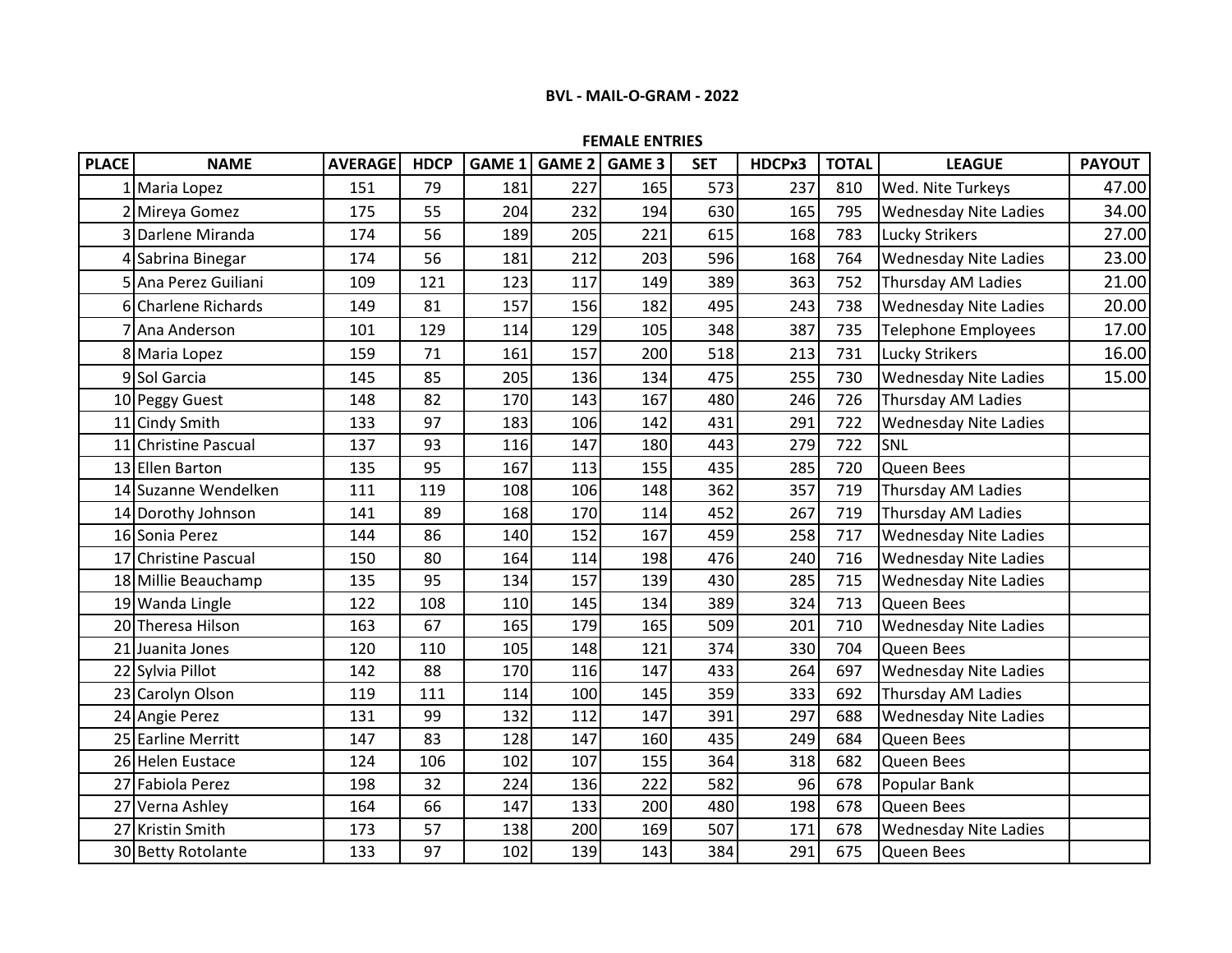|              | 31 Suzanne Wendelken | 113            | 117         | 88     | 124           | 108                 | 320        | 351    | 671          | Queen Bees                   |               |
|--------------|----------------------|----------------|-------------|--------|---------------|---------------------|------------|--------|--------------|------------------------------|---------------|
|              | 32 Betty Phillips    | 107            | 123         | 91     | 91            | 118                 | 300        | 369    | 669          | Thursday AM Ladies           |               |
|              | 33 Verna Ashley      | 156            | 74          | 138    | 172           | 135                 | 445        | 222    | 667          | Thursday AM Ladies           |               |
|              | 34 Patty Nevers      | 169            | 61          | 148    | 166           | 169                 | 483        | 183    | 666          | <b>Wednesday Nite Ladies</b> |               |
|              | 35 Gloria Lasso      | 121            | 109         | 112    | 103           | 121                 | 336        | 327    | 663          | <b>Wednesday Nite Ladies</b> |               |
|              | 36 Peggy Guest       | 149            | 81          | 125    | 125           | 167                 | 417        | 243    | 660          | <b>Wednesday Nite Ladies</b> |               |
|              | 37 Paige Kelly       | 142            | 88          | 114    | 161           | 118                 | 393        | 264    | 657          | Wed. Nite Turkeys            |               |
|              | 38 Florence Joseph   | 138            | 92          | 123    | 120           | 123                 | 366        | 276    | 642          | Queen Bees                   |               |
|              | 38 Pat Frigo         | 116            | 114         | 100    | 88            | 112                 | 300        | 342    | 642          | Thursday AM Ladies           |               |
|              | 40 Earline Merritt   | 150            | 80          | 137    | 137           | 124                 | 398        | 240    | 638          | Thursday AM Ladies           |               |
|              | 41 Susan Chapman     | 136            | 94          | 116    | 118           | 106                 | 340        | 282    | 622          | Wed. Nite Turkeys            |               |
|              | 42 Sherry Cockfield  | 194            | 36          | 180    | 159           | 174                 | 513        | 108    | 621          | <b>TGIF</b>                  |               |
|              | 43 Cindy Rudebeck    | 156            | 74          | 121    | 116           | 158                 | 395        | 222    | 617          | <b>Wednesday Nite Ladies</b> |               |
|              | 44 Maite de Para     | 111            | 119         | 87     | 81            | 88                  | 256        | 357    | 613          | <b>Wednesday Nite Ladies</b> |               |
|              |                      |                |             |        |               | <b>MALE ENTRIES</b> |            |        |              |                              |               |
| <b>PLACE</b> | <b>NAME</b>          | <b>AVERAGE</b> | <b>HDCP</b> | GAME 1 | <b>GAME 2</b> | <b>GAME 3</b>       | <b>SET</b> | HDCPx3 | <b>TOTAL</b> | <b>LEAGUE</b>                | <b>PAYOUT</b> |
|              | Buz Chockla          | 183            | 47          | 183    | 233           | 288                 | 704        | 141    | 845          | So. Dade Srs. #2             | \$49.00       |
|              | 2 James Waters       | 147            | 83          | 178    | 246           | 139                 | 563        | 249    | 812          | SNL                          | 35.00         |
|              | 3 Connor Pipho       | 227            | 3           | 254    | 261           | 268                 | 783        | 9      | 792          | <b>TGIF</b>                  | 28.00         |
|              | 4 Hector Aponte      | 189            | 41          | 191    | 216           | 237                 | 644        | 123    | 767          | Wed. Nite Turkeys            | 24.00         |
|              | 5 Shane Nevers       | 221            | 9           | 258    | 243           | 237                 | 738        | 27     | 765          | Popular Bank                 | 22.00         |
|              | 6 Steve Pipho        | 174            | 56          | 223    | 191           | 180                 | 594        | 168    | 762          | <b>TGIF</b>                  | 21.00         |
|              | 7 Harry Pillot       | 147            | 83          | 174    | 160           | 163                 | 497        | 249    | 746          | Wed. Nite Turkeys            | 18.00         |
|              | 8 Ronald Doolan      | 125            | 105         | 140    | 145           | 144                 | 429        | 315    | 744          | <b>Telephone Employees</b>   | 17.00         |
|              | 9 Al Diaz            | 173            | 57          | 192    | 181           | 186                 | 559        | 171    | 730          | So. Dade Srs. #2             | 16.00         |
|              | 10 Joshua Lewis      | 199            | 31          | 213    | 215           | 205                 | 633        | 93     | 726          | Lucky Strikers               |               |
|              | 11 Patrick Murphy    | 193            | 37          | 218    | 212           | 178                 | 608        | 111    | 719          | Wed. Nite Turkeys            |               |
|              | 12 Martin Cala       | 175            | 55          | 189    | 171           | 193                 | 553        | 165    | 718          | Lucky Strikers               |               |
|              | 13 Terry Chapman     | 181            | 49          | 173    | 160           | 236                 | 569        | 147    | 716          | Wed. Nite Turkeys            |               |
|              | 14 Jim DeLeonardis   | 193            | 37          | 199    | 190           | 215                 | 604        | 111    | 715          | So. Dade Srs. #2             |               |
|              | 15 Miguel Cantu      | 186            | 44          | 168    | 203           | 206                 | 577        | 132    | 709          | Wed. Nite Turkeys            |               |
|              | 16 Jonathan Hrasor   | 169            | 61          | 134    | 233           | 156                 | 523        | 183    | 706          | Lucky Strikers               |               |
|              | 17 Carlos Cutolo     | 195            | 35          | 202    | 223           | 174                 | 599        | 105    | 704          | Popular Bank                 |               |
|              | 18 Orlando Romero    | 179            | 51          | 139    | 170           | 240                 | 549        | 153    | 702          | Wed. Nite Turkeys            |               |
|              |                      |                |             |        |               |                     |            |        |              |                              |               |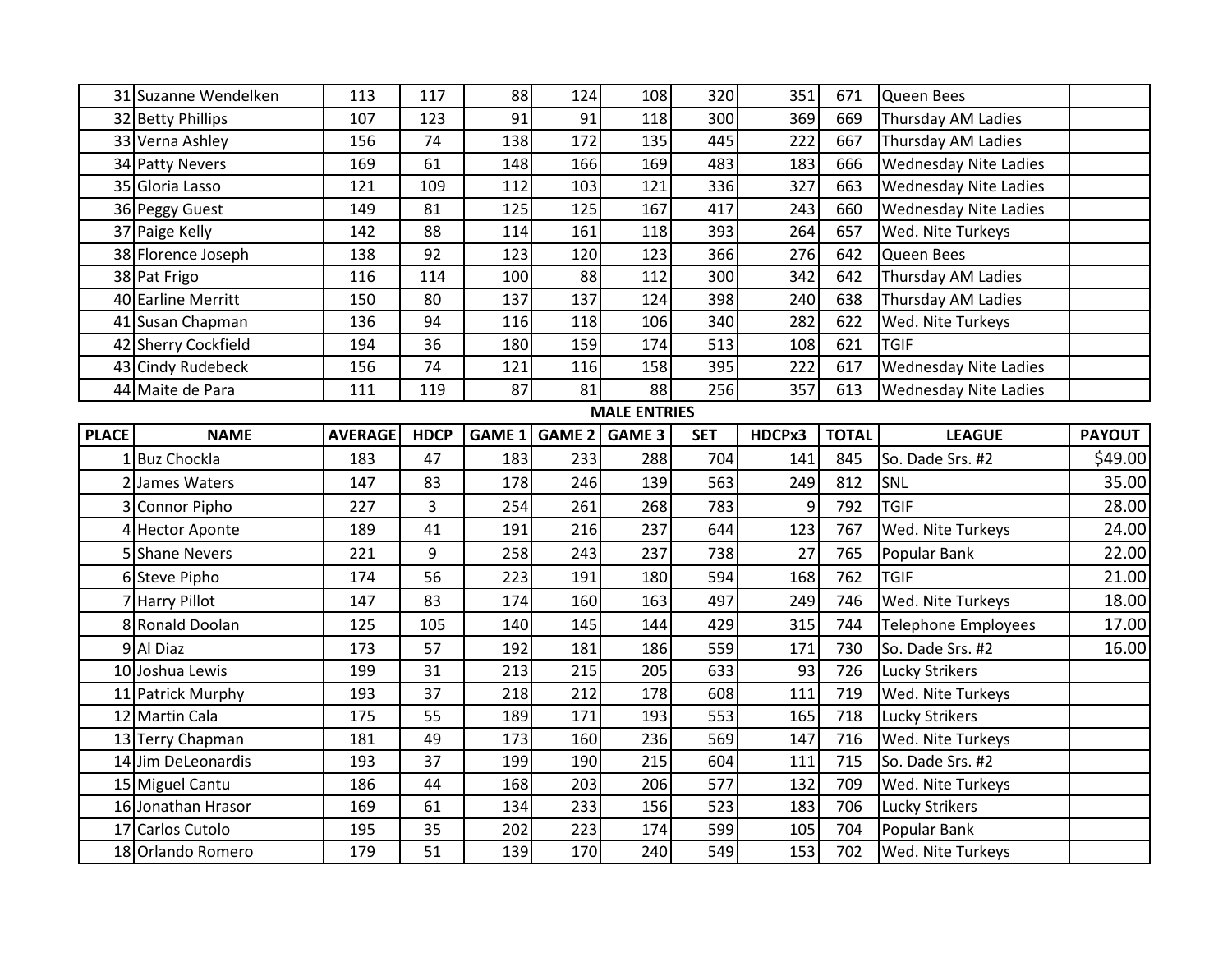|              | 19 Guy Medina               | 185            | 45             | 180           | 211 | 169            | 560        | 135              | 695          | <b>Lucky Strikers</b>      |               |
|--------------|-----------------------------|----------------|----------------|---------------|-----|----------------|------------|------------------|--------------|----------------------------|---------------|
|              | 20 Bill Broadfoot           | 178            | 52             | 191           | 171 | 176            | 538        | 156              | 694          | So. Dade Srs. #2           |               |
|              | 21 Santiago Barbara         | 132            | 98             | 146           | 100 | 153            | 399        | 294              | 693          | <b>Lucky Strikers</b>      |               |
|              | 21 Ryan Toffoli             | 217            | 13             | 229           | 224 | 201            | 654        | 39               | 693          | All Stars                  |               |
|              | 23 Edward Panetta           | 178            | 52             | 183           | 175 | 178            | 536        | 156              | 692          | Wed. Nite Turkeys          |               |
|              | 24 Agustin Lopez            | 168            | 62             | 139           | 168 | 196            | 503        | 186              | 689          | Wed. Nite Turkeys          |               |
|              | 25 Agustin Lopez            | 170            | 60             | 128           | 180 | 198            | 506        | 180              | 686          | <b>Lucky Strikers</b>      |               |
|              | 26 Joey Colon               | 211            | 19             | 202           | 189 | 237            | 628        | 57               | 685          | Popular Bank               |               |
|              | 27 Emil Kizer               | 218            | 12             | 255           | 224 | 166            | 645        | 36               | 681          | Popular Bank               |               |
|              | 28 Paul Rosenfeld           | 202            | 28             | 235           | 178 | 182            | 595        | 84               | 679          | So. Dade Srs. #1           |               |
|              | 28 Patrick Gant             | 191            | 39             | 235           | 184 | 143            | 562        | 117              | 679          | <b>TGIF</b>                |               |
|              | 30 Joe Nevers               | 195            | 35             | 171           | 200 | 199            | 570        | 105              | 675          | Wed. Nite Turkeys          |               |
|              | 30 George Litwin            | 223            | $\overline{7}$ | 213           | 217 | 224            | 654        | 21               | 675          | So. Dade Srs. #2           |               |
|              | 32 Phil Sanchez             | 208            | 22             | 245           | 182 | 181            | 608        | 66               | 674          | So. Dade Srs. #2           |               |
|              | 33 Armando Fernandez        | 207            | 23             | 166           | 200 | 234            | 600        | 69               | 669          | SNL                        |               |
|              | 34 Connor Pipho             | 225            | 5              | 244           | 228 | 181            | 653        | 15               | 668          | All Stars                  |               |
|              | 35 Henry Gonzalez           | 190            | 40             | 195           | 169 | 180            | 544        | 120              | 664          | Wed. Nite Turkeys          |               |
|              | 36 Norman Gant              | 127            | 103            | 92            | 135 | 126            | 353        | 309              | 662          | <b>TGIF</b>                |               |
|              | 37 Carlos Caro              | 209            | 21             | 238           | 147 | 204            | 589        | 63               | 652          | Popular Bank               |               |
|              | 37 Julio Rosales            | 171            | 59             | 178           | 112 | 185            | 475        | 177              | 652          | So. Dade Srs. #1           |               |
|              | 39 Skip Bechtold            | 169            | 61             | 153           | 156 | 134            | 443        | 183              | 626          | <b>Telephone Employees</b> |               |
|              | 40 Vaughn Sarkissian        | 176            | 54             | 170           | 148 | 144            | 462        | 162              | 624          | <b>TGIF</b>                |               |
|              | 41 Armando Fernandez        | 197            | 23             | 173           | 214 | 164            | 551        | 69               | 620          | Wed. Nite Turkeys          |               |
|              | 42 Shane Nevers             | 228            | $\overline{2}$ | 200           | 257 | 152            | 609        | $6 \overline{6}$ | 615          | Wed. Nite Turkeys          |               |
|              | 43 Al Diaz                  | 175            | 55             | 157           | 137 | 145            | 439        | 165              | 604          | So. Dade Srs. #1           |               |
|              | 44 Allesandro Moncello Ruiz | 229            | $\mathbf 1$    | 236           | 190 | 164            | 590        | 3                | 593          | Popular Bank               |               |
|              | 45 Rob Stadmire             | 218            | 12             | 225           | 163 | 154            | 542        | 36               | 578          | <b>TGIF</b>                |               |
|              | 46 Jose Ramirez             | 205            | 25             | 224           | 185 | $\overline{0}$ | 409        | 75               | 484          | Popular Bank               |               |
|              |                             |                |                |               |     | YOUTH ENTRIES  |            |                  |              |                            |               |
| <b>PLACE</b> | <b>NAME</b>                 | <b>AVERAGE</b> | <b>HDCP</b>    | <b>GAME 1</b> |     | GAME 2 GAME 3  | <b>SET</b> | HDCPx3           | <b>TOTAL</b> | <b>LEAGUE</b>              | <b>PAYOUT</b> |
|              | 1 Francisco Nodarse         | 159            | 61             | 184           | 209 | 166            | 559        | 183              | 742          | <b>All Stars</b>           | 30.00         |
|              | 2 Gillian Pons              | 178            | 42             | 190           | 201 | 215            | 606        | 126              | 732          | All Stars                  | 20.00         |
|              | 3 Jayden Nevers             | 92             | 128            | 116           | 132 | 93             | 341        | 384              | 725          | Jr. Olympians              |               |
|              | 4 Chris Ferrer              | 197            | 23             | 189           | 247 | 203            | 639        | 69               | 708          | <b>All Stars</b>           |               |